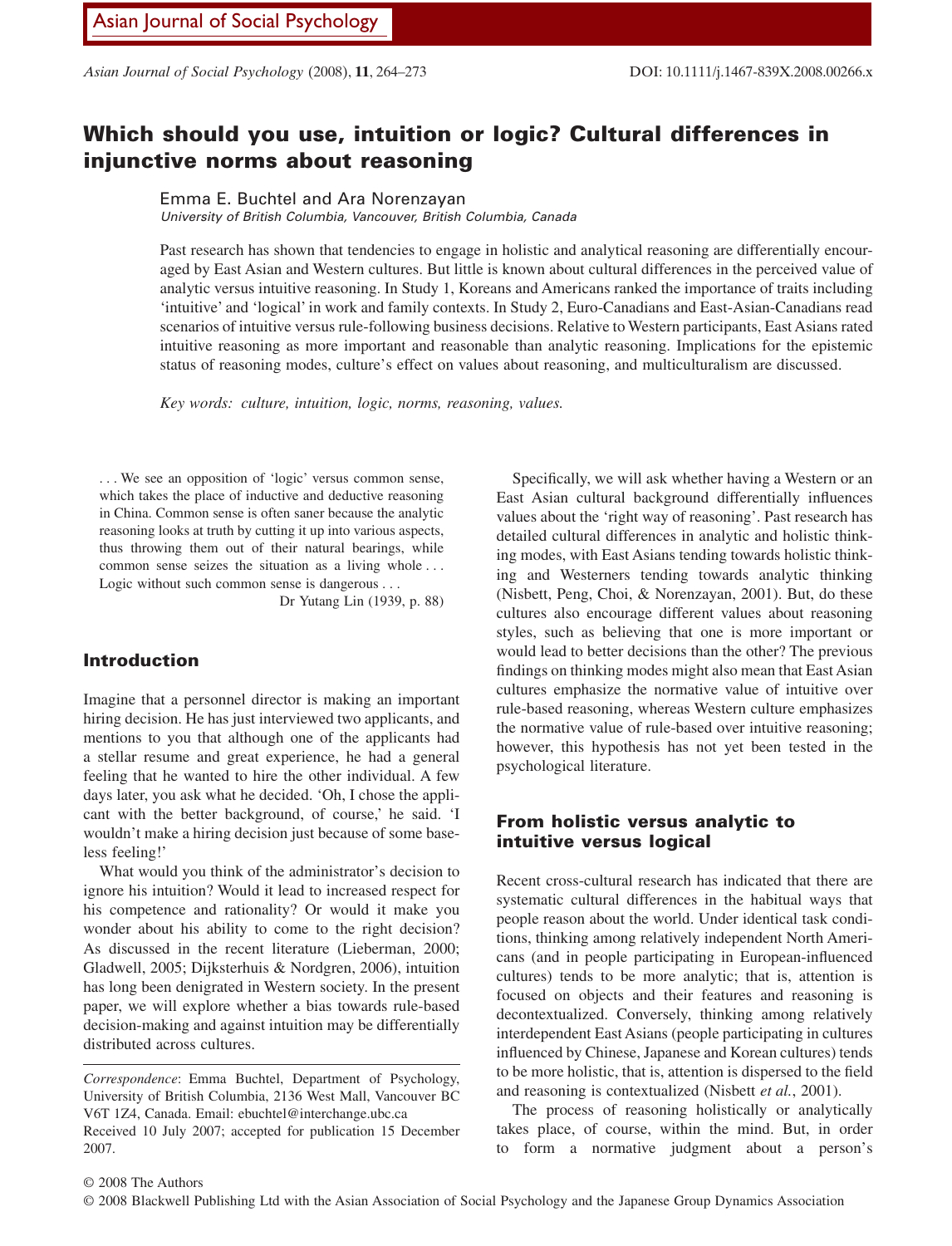decision-making process, there must be a behaviour to which to apply the judgment. What would analytic and holistic decisions look like in daily life?

Analytic and holistic thinking patterns generally correspond to dual-process accounts of cognitive reasoning strategies, namely 'rule-based' versus 'associative' thinking (Sloman, 1996; see Buchtel & Norenzayan, in press, for debate on this issue). Rule-based thinking is characterized by, among other things, the conscious use of formal, decontextualized rules, including logic, to categorize and make decisions (Sloman, 1996; Kahneman, 2003), and crosscultural studies have shown that Western participants tend to use these processes more than East Asian participants (Norenzayan, Smith, Kim, & Nisbett, 2002). A decision that follows rules and formal logic, then, should be preferred by those with a pro-analytic stance. Associative thinking, however, is characterized by a difficult-toverbalize process of similarity judgments, holistic processing of stimuli, and tracking of associations and pattern-matching (Sloman, 1996; Norenzayan *et al.*, 2002; Kahneman, 2003; Dijksterhuis & Nordgren, 2006). Crosscultural studies on holistic thinking in East Asians suggest strong parallels: in comparison with European Americans, East Asians use less verbalized thought (Kim, 2002), are better at tracking associations (Ji, Peng, & Nisbett, 2000), and attend to whole objects and relationships between parts (Masuda & Nisbett, 2001). The associative thought process is often described and experienced as an intuition (Sloman, 1996), as is reflected in our definition of intuition as 'the power or faculty of attaining to direct knowledge or cognition without evident rational thought and inference' (Merriam-Webster's Collegiate Dictionary, 2003). We suggest, then, that decisions that follow intuition might be preferred by those with a pro-holistic stance.

## **Evidence for explicit injunctive norms?**

In the social norms literature, an important distinction has been made between descriptive norms ('what is commonly done') and injunctive norms ('what is commonly approved or disapproved') (Cialdini, Reno, & Kallgren, 1990; Cialdini & Trost, 1998; Kallgren, Reno, & Cialdini, 2000). The distinction outlines separate motivational systems behind conformity, which have been shown to operate differently in shaping behaviour (Reno, Cialdini, & Kallgren, 1993). In the case of cross-cultural differences, the distinction has important implications for intercultural interactions. Differences in descriptive social norms across cultures can, by themselves, result in miscommunication and conflict (Triandis, 1994, 2000). An accompanying cultural difference in injunctive norms, however, suggests that a pejorative element will add to the misunderstanding; a mutual 'yuck' response (Shweder, 2000, p. 216). Awareness of such biases may be the first step towards better intercultural communication (Fowers & Davidov, 2006).

An injunctive norm may be understood as a cultural-level value, defining what is important, and guiding evaluation of others' behaviour (Schwartz & Bilsky, 1987). The above research suggests that descriptive social norms about reasoning may differ in Western and East Asian cultures; for example, people in a Western culture may observe holistic decision-making less often than their counterparts in an East Asian culture. But, do the cultures specifically differ in their judgments of the importance or desirability of different methods of decision-making? If there are social norms that favour holistic or analytic reasoning, then behaviours that reflect those forms of reasoning should be 'sustained by the approval and disapproval of others' (Azar, 2004). However, evidence for explicit social pressures to engage in intuitive versus analytic reasoning is thin. Research findings have hinted that holistic thinking might be a sign of wisdom in East Asia; for example, Ji, Nisbett and Su (2001) found that Chinese participants judged a holistic response to events to be more 'wise' than did Americans. Tweed and Lehman (2002) have also discussed how Western educators tend to disparage Chinese students' learning styles, because they do not emphasize critical questioning and analytical evaluation (Tweed & Lehman, 2002). East Asian educators and intellectuals, in contrast, may view Western students as oddly dogmatic and competitive (Markus & Kitayama, 2003). Given these cross-cultural differences, there has been surprisingly little systematic psychological investigation into the extent to which reasoning modes are laden with cultural values. Thus, the following studies address the question: Do East Asian and Western cultural participants have different injunctive norms about reasoning?

# **Overview of studies**

To examine this question, we analyzed the effects of culture on the perceived importance of 'intuition' versus 'logic' for success (Study 1), and the evaluations of a decision-maker who follows an intuition versus a rule (Study 2).

It is important to note that the study of values across cultures is vulnerable to reference group effects (RGE), a methodological artifact that may obscure true cultural differences in values (Heine, Lehman, Peng, & Greenholtz, 2002). Briefly, when participants are asked to rate how much they endorse a certain abstract value on a Likert scale, they implicitly use their own cultural group as the reference group, or standard of comparison. Because people in different cultures rely on different reference groups, any direct cross-cultural comparison of value judgments may be suspect. For example, paradoxically, Japanese participants endorse the value 'respecting parents' less than Americans, because of implicit comparisons with a perception that

© 2008 The Authors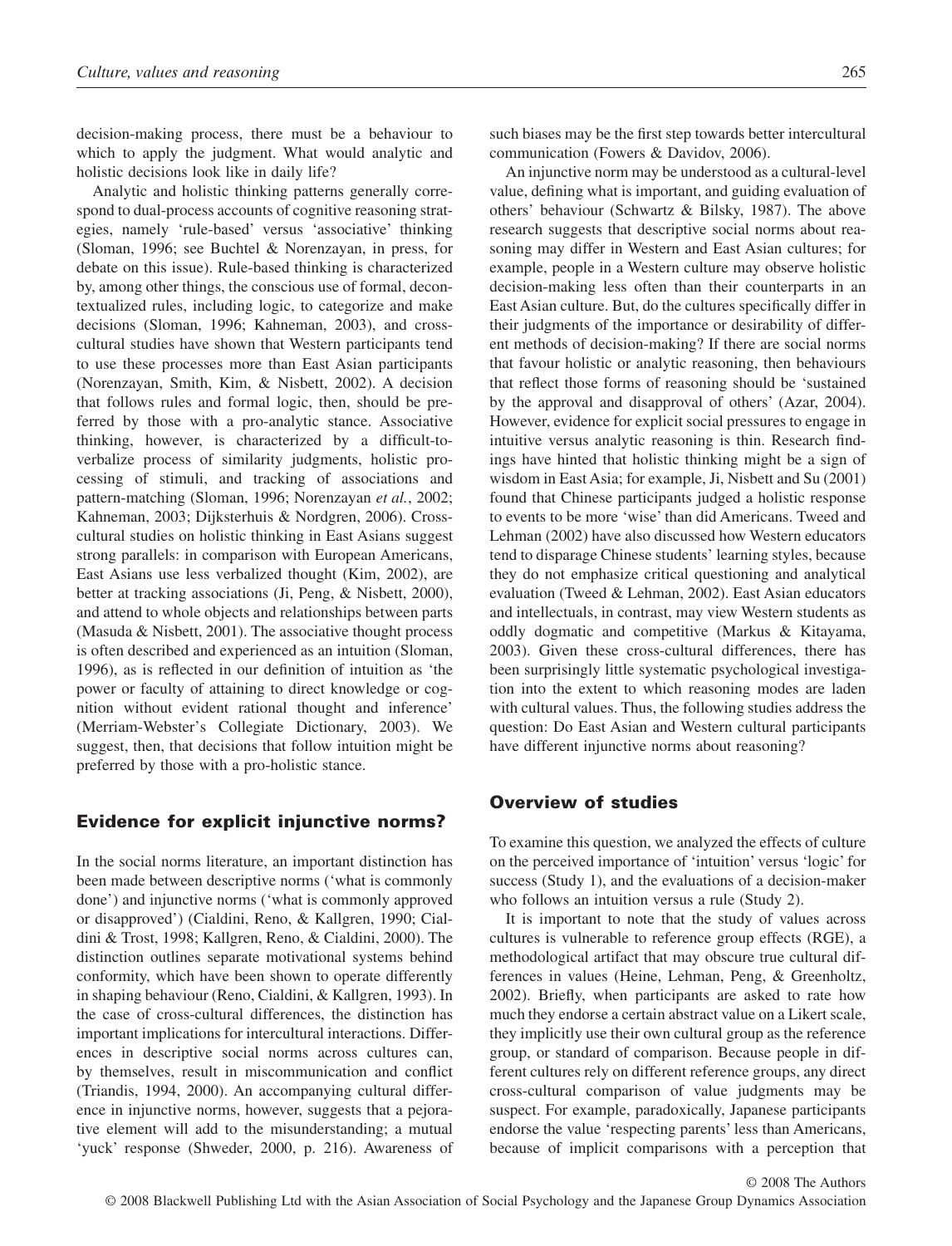most other Japanese would score highly on this value (Heine *et al.*, 2002). Of course, Likert scale responses do not always create RGE; instead, this potential artifact is particularly associated with questions that allow implicit comparison to an unspecified group.

To minimize this problem, as well as increase the generalizability of our findings, we have used two different methodologies designed to reduce RGE. In Study 1, we asked participants to rank the importance of 10 personality traits–including intuitive and logical–in work (relatively impersonal) and non-work (relatively interpersonal) situations. By asking participants to rank these traits in a specific context rather than on a non-contextual Likert scale, the standard of comparison was shifted to the specified list of traits. In Study 2, we asked participants to describe a character in a vignette who made intuitive versus rule-following decisions. This is known to minimize RGE by assessing participants' reaction to a specific person engaging in concrete behaviour, rather than on rating a value in the abstract (Peng, Nisbett, & Wong, 1997).

# **Study 1**

In Study 1, we asked participants to rank the importance of Intuitive and Logical personality traits for success at Work and with Family and Friends. We expected East Asians to rank Intuitive more highly than Logical, and Westerners to rank Logical more highly than Intuitive.

### *Method*

#### *Participants*

Seventy-six American undergraduates (45 men, 31 women, mean age  $= 22$  years)<sup>1</sup> at the University of Illinois, Urbana-Champaign, and 58 Korean undergraduates (30 men, 28 women, mean age = 21 years) at Seoul National University participated in this study.

#### *Materials and procedure*

Participants completed a questionnaire for class credit. Participants ranked 10 positively valenced personality traits in terms of importance in two contexts: 'how important each trait is to have successful relations with friends and family' and 'how important each trait is to succeed at work.' The 10 personality traits, among which the two items of interest were embedded, were as follows:Ambitious, Logical, Punctual, Adventurous, Intelligent, Sociable, Self-confident, Intuitive, Happy, Reliable. Participants ranked the traits from 1 to 10  $(1 = \text{most important})$ . Order of context presentation was counterbalanced across participants. For Korean participants, the questionnaire was translated into Korean and checked for accuracy through back-translation.

#### *Results*

We analyzed the relative rankings of 'intuitive' and 'logical' traits by examining cultural differences across contexts (work, family and friends). In order to examine cultural differences across contexts, we first averaged each individual's ranking of 'intuitive' and 'logical' across both contexts. A Culture (Korean, American) by Context (Work, Family and Friends) repeated-measures anova evaluating the difference between these rankings showed no significant interaction between Culture and Context,  $F_{1,132}$  < 1, thus justifying an average rank across contexts. Interestingly, there was a significant main effect for Context, such that for both cultures, the importance of 'intuitive' (relative to 'logical') was greater in the Family and Friends context than in the Work context,  $F_{1,132} = 11.04$ ,  $p = 0.001$ .<sup>2</sup>

Figure 1 presents the average ranking of these traits among our Korean and American samples. The relative ranks of 'intuitive' and 'logical' were different in our Korean and American samples, as shown by a significant Culture (Korean, American) by Trait (Intuitive, Logical) interaction,  $F_{1,132} = 9.767$ ,  $p = 0.002$ . Simple main effects for Koreans and Americans separately showed that Koreans ranked 'intuition'  $(M = 6.20; SD = 1.64)$  as more important than 'logical' ( $M = 7.10$ ;  $SD = 1.63$ ),  $t_{57} = 2.73$ ,  $p = 0.008$ . Americans did not rank 'logical' ( $M = 6.18$ ;  $SD = 1.39$ ) as significantly more important than 'intuition'  $(M = 6.49)$ ; *SD* = 1.53),  $t_{75} = -1.37$ ,  $p = 0.17$ , but the difference between the means was in the predicted direction. It should be noted that the same analyses carried out with nonparametric statistical tests (Wilcoxon signed-rank tests) confirmed these results.<sup>3</sup>

#### *Summary*

Participants ranked the importance of 'intuitive' and 'logical' personality traits for success at work and with



**Figure 1** What traits are important for success? (Study 1.) Importance rank of 'intuitive' and 'logical' by culture. Error bars =  $SEM$ .  $\Box$ , American;  $\Box$ , Korean.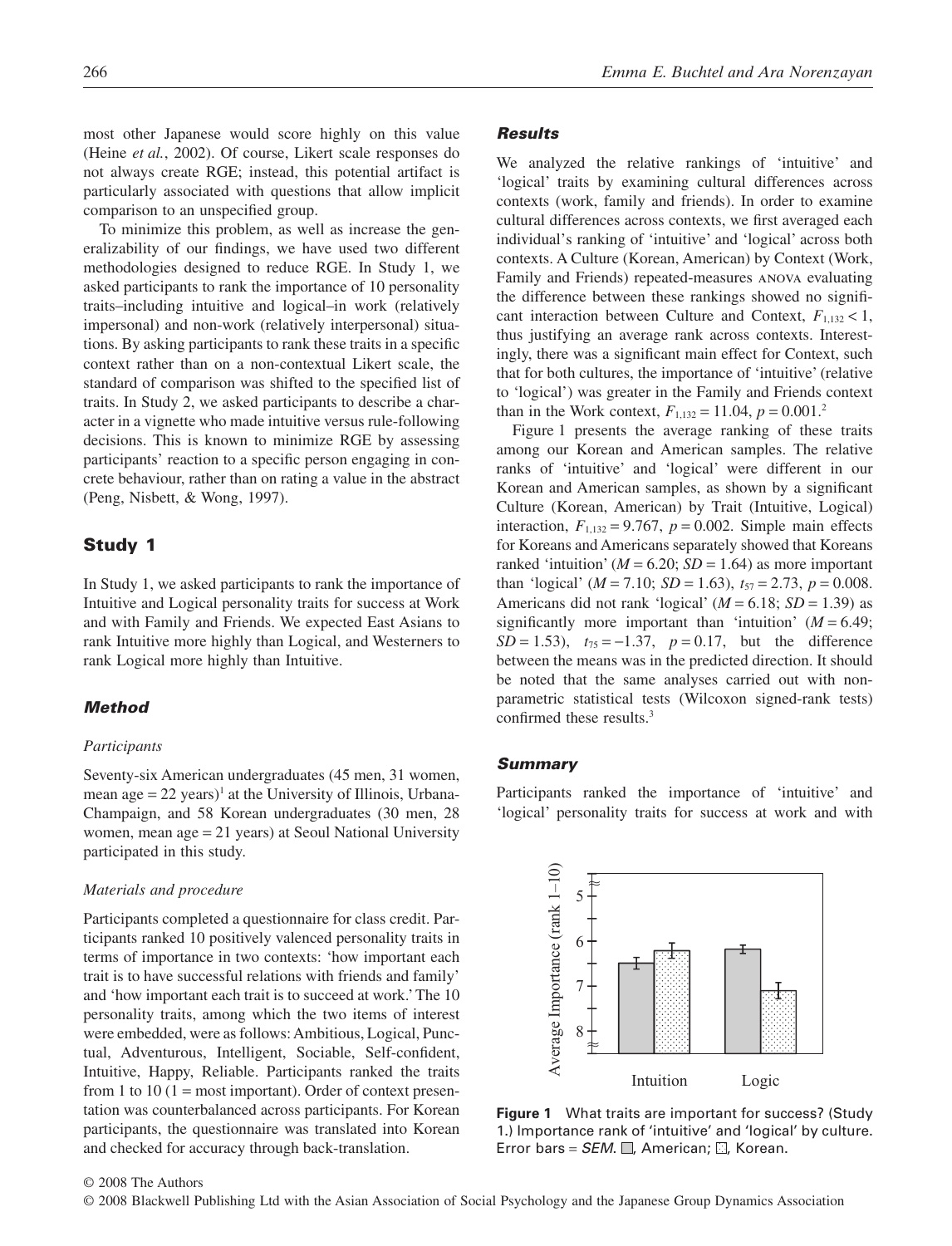family and friends. Consistent with our hypothesis, a significant Culture  $\times$  Trait interaction revealed cultural differences in the relative importance of 'intuitive' and 'logical' personality traits. Koreans ranked 'intuitive' as more important than 'logical,' although Americans showed no statistically significant preference.

# **Study 2**

Study 1 suggests that exposure to East Asian culture, unlike Western culture, may increase the perceived importance of intuition over logic for success. Ranking the relative importance of logic and intuition reflects an important cultural difference in their epistemic value. However, it does not directly measure the influence of injunctive norms. How are people who follow their intuition judged by others?

In Study 2, we examined how culture affects evaluation of a person who uses holistic 'intuitions'versus analytic 'rules' to make a decision. We asked participants to read a story in which the main actor either decided to follow an intuition (while patently ignoring a company rule) or to follow a rule (while patently ignoring an intuition). We hypothesized that: (i) East Asians would believe that the intuition-following actor was more reasonable than the rule-following actor, and Westerners the opposite; and (ii) that no such Culture  $\times$ Choice interaction would appear in ratings of the actor on other personality traits, such as the actor's sociability.

### *Method*

#### *Participants*

Eighty Canadian undergraduates from a first-year undergraduate psychology course at the University of British Columbia participated in this study. Forty-seven participants were self-identified European Canadians (20 men, 27 women; mean age = 19 years) and 33 were self-identified East Asian Canadians who did not speak English at home (29 Chinese, 4 Korean; 16 men, 17 women; mean age = 19 years). The two groups had, on average, lived in Canada for the same number of years (Euro Canadians,  $M = 15.07$ ; East Asian Canadians,  $M = 15.29$  years), and so the language spoken at home (English *vs* Chinese/Korean) served as a proxy for differing levels of acculturation to Western culture. For simplicity, these two cultural groups will be referred to as 'Euro Canadians' and 'East Asian Canadians'.

#### *Materials and procedure*

Each participant read one scenario, at the end of which the actor chose to follow either an Intuition or a Rule. Following the scenario were 13 items asking the participant to judge the actor and the actor's choice (see Appendix I for

scenarios and a list of items). Participants were asked to rate their agreement with the items on a five-point scale  $(1 = not at all, 5 = very much).$ 

Scenarios: We created four vignettes (2 types of decision-content, crossed with 2 types of intuition) to precede the character's choice. Participants read a story either about choosing between two potential employees, or between two employee-improvement policies (2 decisioncontents). Participants further read either that the actor 'had a feeling that' or 'believed that considering all factors together, it seemed like' one choice would be better than the other (2 intuitions). There were no significant effects of either of these content differences on the following analyses (i.e. including the story and reason types as betweensubject factors did not influence conclusions [in all analyses, there were no significant effects of story or reason type, and the significance of the cultural differences were only slightly increased by the inclusion of these variables]). We, therefore, report results from data collapsed across these scenario differences. To avoid any effects of protagonist gender, all scenarios used only initials to identify the actor and other people in the scenario. The pairing of scenario type and choice type (see below) was counterbalanced across participants.

Actor's choice: The scenario difference of interest was the choice that the actor in the scenario made. At the end of each scenario, participants read that a company rule would lead to the opposite choice from the one suggested by the person's intuition. The actor then made a decision (the 'choice') that either agreed with the intuition or with the rule. Half of the participants read that the actor followed the intuition, and the other half that the actor followed the rule. Pretesting on a separate sample of 39 participants (18 Euro Canadian, 21 East Asian Canadian) showed no cultural differences in perceptions of specific elements of the stories (i.e. no cultural differences in how reasonable the rules seemed to be or how compelling the reasons to follow the rules were [all  $t$ 's  $<$  1]). The questionnaires were presented in English to all participants, as all of them were enrolled at an English-language university.

### *Results*

### *Manipulation check: Rule-following* = *Logical, Intuition-following* = *Intuitive?*

Two of the 13 questions were designed as manipulation checks of the reasoning mode represented by the choice ('How intuitive do you think X is?' and 'How logical do you think X is?'). As predicted, a Culture by Choice between-subjects manova showed that, regardless of culture, participants rated the intuition-following actor as more intuitive  $(F_{1,76} = 10.86, p = 0.001)$ , and less logical  $(F_{1,76} = 24.39, p < 0.001)$  than the rule-following actor.

© 2008 The Authors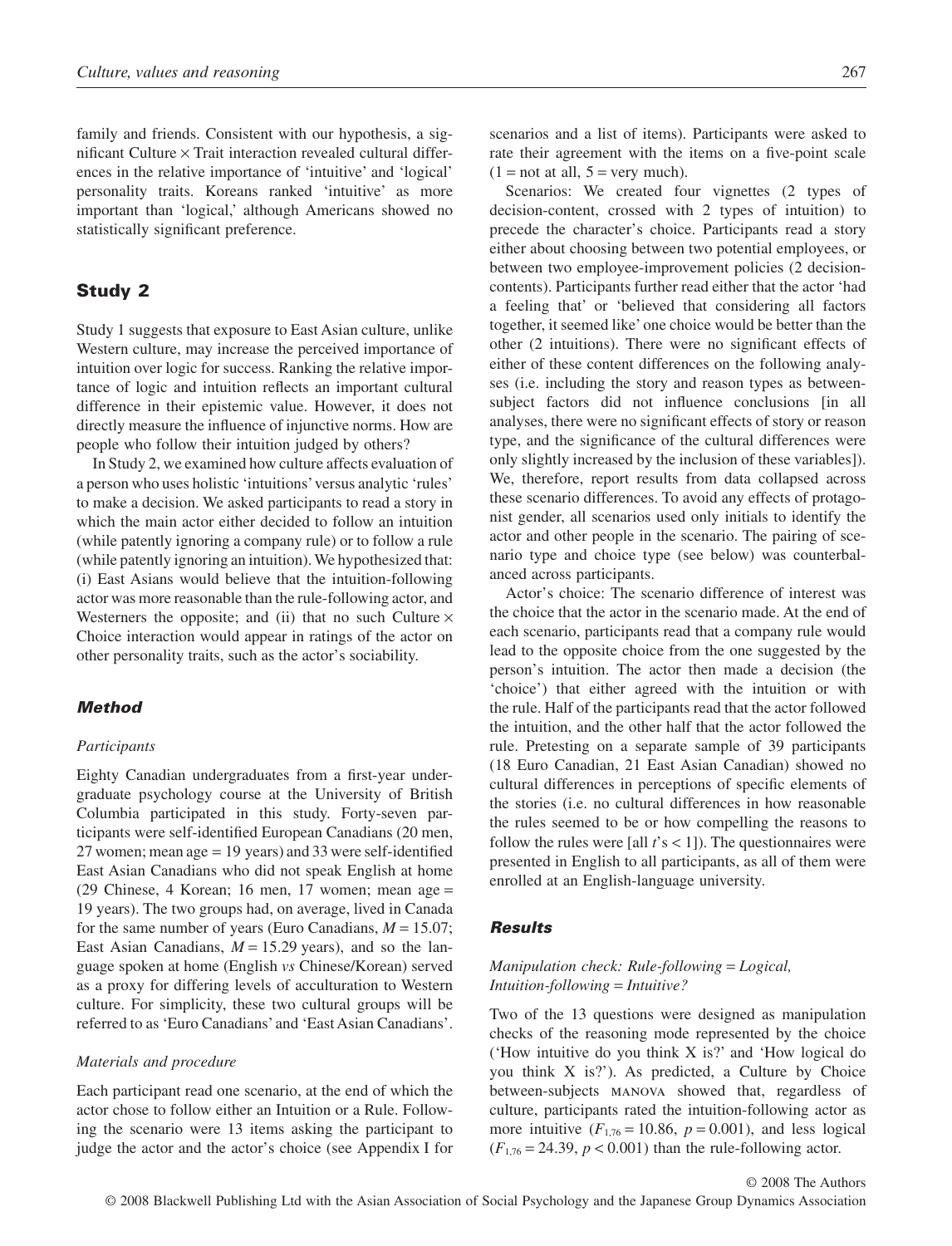#### *Scale construction*

The eleven remaining items measured different judgments of the actor. The 11 items were created to reflect two kinds of positive evaluations: three items measuring 'social friendliness' (henceforth Social) and eight items measuring 'competence/rationality' (henceforth Reasonable). The Social scale asked participants to rate the actor on how social, talkative and friendly the actor was. The Reasonable scale asked participants to rate the actor on characteristics such as intelligence, competence and reasonability (items listed in full in Appendix I). Cronbach's alphas indicated that the items held together well,  $\alpha$  = 0.78 for the Social scale and  $\alpha$  = 0.84 for the Reasonable scale.4 Ratings for Social and Reasonable were calculated by averaging across the items of each scale for each participant.

#### *Analysis*

We predicted that Reasonable ratings would depend on an interaction between participants' culture (East Asian Canadian *vs* Euro Canadian) and the actor's choice (following intuition *vs* following the rules), whereas Social ratings would not be influenced by participants' culture. An overall manova predicting Reasonable and Social ratings from Culture and actor's Choice indicated significant main effects for Culture ( $F_{2,75} = 3.66$ ,  $p = 0.03$ ) and Choice  $(F_{2,75} = 17.49, p < 0.001)$ , which were qualified by a significant Choice  $\times$  Culture interaction,  $F_{2,75} = 8.14$ ,  $p = 0.001$ . Results for the Social and Reasonable ratings are reported separately. For Social ratings, as predicted, the Culture  $\times$  Choice interaction was not significant,  $F_{1,76} = 1.73$ ,  $p = 0.19$ . Instead, Social ratings were predicted by a main effect of Culture,  $F_{1,76} = 5.01$ ,  $p = 0.03$ , and of Choice,  $F_{1,76} = 34.28$ ,  $p < 0.001$ . Euro Canadians rated the actor as more social than did East Asian Canadians  $(M = 3.18$  [*SD* = 0.89] and  $M = 2.79$  [*SD* = 0.71] respectively,  $t_{78} = 2.07$ ,  $p = 0.04$ ). Participants from both cultures rated the Intuition-following actor as more social than the Rule-following actor  $(M = 3.51$  [*SD* = 0.63] and  $M = 2.56$  [*SD* = 0.75] respectively,  $t_{78} = 6.15$ ,  $p < 0.001$ ). More pertinent to our hypotheses, however, was a significant Culture  $\times$  Choice interaction on the Reasonable ratings,  $F_{1,76} = 5.835$ ,  $p = 0.02$ . As seen in Figure 2, East Asian Canadians judged an actor to be more reasonable when he/she went with intuition,  $t_{31} = 2.17$ ,  $p = 0.04$ , whereas Euro Canadians did not change their judgments depending on which decision was taken, *t* < 1. Seen from another angle, Euro Canadians rated the rule-following actor as marginally more reasonable than did East Asian Canadians,  $t_{39} = 1.81$ ,  $p = 0.08$ , whereas the cultural difference showed a trend in the opposite direction in judgments of the intuition-following actor,  $t_{37} = -1.61$ ,  $p = 0.12$ .



**Figure 2** Reasonable scale ratings (Study 2). Ratings of the actor on an eight-item Reasonable scale, by participants' culture and actor's choice (to follow intuition *vs* to follow a rule). Error bars =  $SEM$ .  $\Box$ , Euro Canadian; , East Asian Canadian.

The cultural differences in judgment of intuition- versus rule-following behaviour were particularly apparent in two of the Reasonable items that seem especially important for cross-cultural judgments, that of being Wise and Competent (Fig. 3). Cultural differences followed the same pattern as above, with significant Culture  $\times$  Choice interactions for both Wise  $(F_{1,76} = 4.12, p = 0.046)$  and Competent  $(F_{1,76} = 6.9, p = 0.01)$ . As in the general Reasonable score, East Asian Canadians rated the intuition-following actor as more Wise  $(t_{31} = 3.80, p = 0.001)$  and Competent  $(t_{31} = 2.03, p = 0.05)$  than the rule-following actor, whereas the Euro Canadians did not show any reliable difference (both *t*<sup>45</sup> < 1.60, *p*'s > 0.12).

### **General discussion**

Two studies were designed to test whether East Asian and Western cultures encourage different attitudes towards logic versus intuition. In the first study, Korean participants ranked intuition as more important than logic for success at work and in relationships, whereas Americans did not show any preference, instead showing a trend in the opposite direction. In a second study among Canadian participants, East Asian participants rated intuition-following employees as more reasonable than rule-following employees, whereas acculturated European-background participants did not show any reliable difference. Taken together, the results lend support to the hypothesis that East Asian and Western cultures encourage different injunctive norms for intuitive versus analytic decision-making, although it is notable that this effect is mostly due to the stronger preferences of East Asians for intuitive reasoning over analytic reasoning.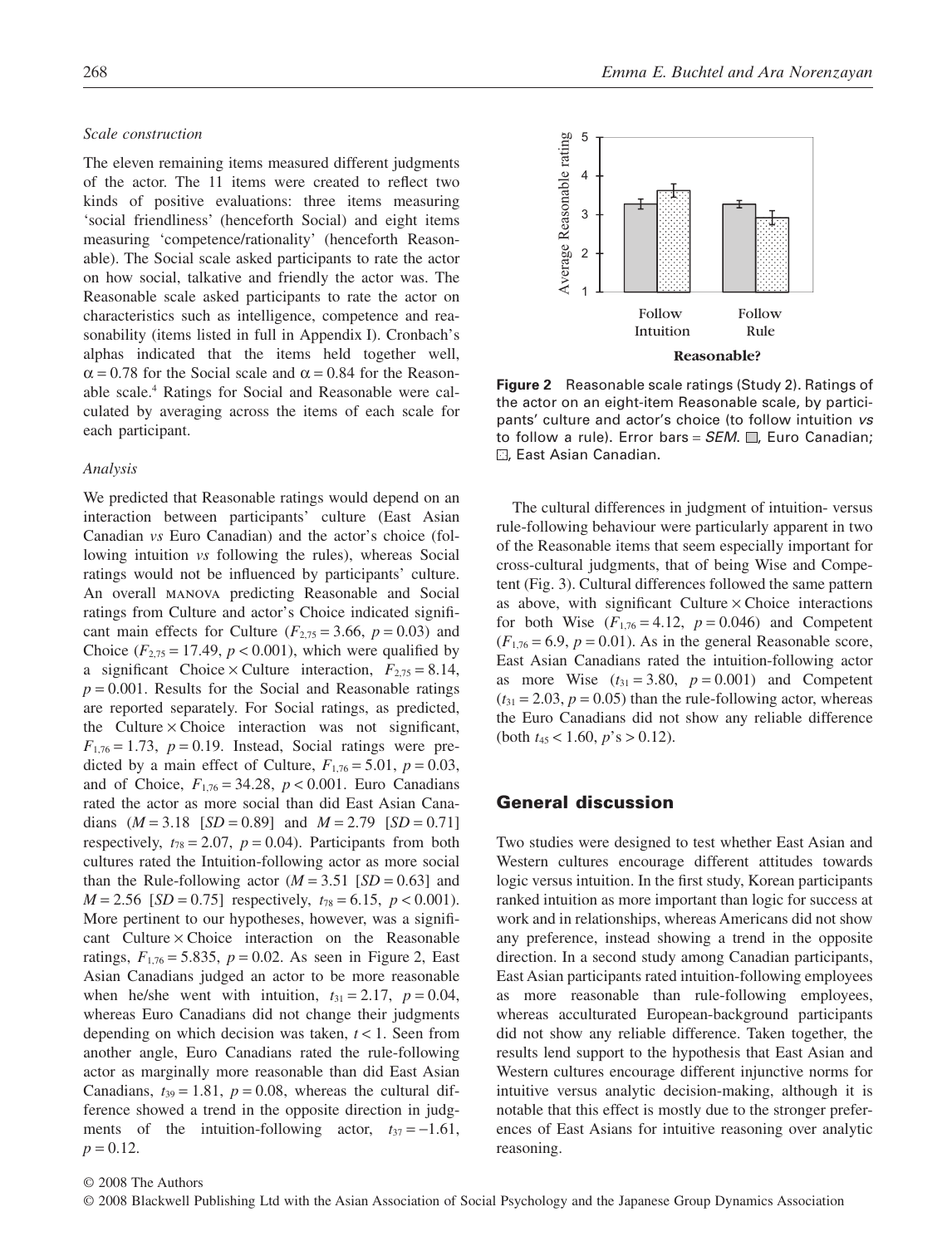

**Figure 3** Single items Wise and Competent (Study 2). Ratings of the actor on the single items Wise and Competent, by participants' culture and actor's choice. Error bars = *SEM*.  $\Box$ , Euro Canadian;  $\Box$ , East Asian Canadian.

## *Why might intuition be valued differently in East Asian and Western cultures?*

A fruitful direction for future research would be to examine why East Asian culture might encourage a stronger pro-intuition injunctive norm than Western culture. Recent debates on the source of cultural differences have suggested foci on two potential routes: 'situated culture', which emphasizes how cultural differences in the content of situations interact with universal mental processes, and 'cultural systems', which emphasizes the importance of culture-specific constellations of norms, beliefs and meanings (Kitayama, 2002; Miller, 2002; Oyserman, Kemmelmeier, & Coon, 2002). We elaborate on their implications for our findings below.

#### *Universal interpersonal-intuition link as source of values?*

Among those factors believed to create and sustain the cultural differences in analytic/holistic cognition is the degree to which different cultures encourage interpersonal modes of being (Fiske, Kitayama, Markus, & Nisbett, 1998; Nisbett *et al.*, 2001). Cultures such as those of East Asia may require greater attention to 'relationships and subtle changes in social situations' (Masuda & Nisbett, 2001, p. 923), thus favouring holistic habits of thinking. Consistent with this reasoning, Western subjects exhibit increases in holistic cognitive processing after being primed with an interdependent self-construal, whereas East Asian subjects move towards analytic thinking when primed with independent self-construal (Kühnen, Hannover, & Schubert, 2001; Kühnen & Oyserman, 2002; Cha, Oyserman, & Schwarz, 2005). Moreover, recent studies have suggested that, in complex situations, intuitive, holistic thinking has a distinct advantage over conscious, analytic reasoning (Dijksterhuis, 2004; Dijksterhuis & Nordgren, 2006; Dijksterhuis & van Olden, 2006; Dijksterhuis, Bos, Nordgren, & van Baaren, 2006). As a result, societies in which success depends more on attentiveness to complex social cues may develop stronger injunctive norms to encourage thinking that leads to better detection of such cues, namely intuition.

Although our study designs did not allow a full investigation of such a hypothesis, a cross-cultural link between intuition and social situations is suggested: in Study 1, the importance of 'intuitive' (relative to 'logical') was greater in the Family and Friends context than in the Work context for both cultures and, in Study 2, both cultures rated the intuitive actor as more social than the rule-following actor. Such a link may also explain why, in these studies, Western participants did not significantly prefer analytic over intuitive modes of reasoning. In both studies, we chose contexts that varied somewhat in their level of interpersonal complexity. It is possible that our Western participants felt that the situations' social nature was somewhat ambiguous (leading to no overall preference for logic or intuition), whereas our East Asian participants viewed both situations as relatively interpersonal, leading to a preference of intuition over logic (e.g. Sanchez-Burks *et al.*, 2003). Such 'situated culture' findings (Oyserman *et al.*, 2002) might suggest that if there were no cultural differences in the perceived interpersonality of a situation, there would be no cultural difference in values for reasoning.

#### *Culture-specific sources of values?*

Alternatively, values about intuitive versus logical thinking may be culture-specific. For example, strong pro-intuition values may depend on the extent to which a society has been exposed to philosophies that describe intuition in a positive way. Generally speaking, a differential emphasis on the usefulness of intuition versus logic has been noted in East Asian versus Western philosophy (Becker, 1986; Lloyd, 1990, 1996). The concept of expert intuitive thinking may have been better developed in the East than in the

<sup>© 2008</sup> Blackwell Publishing Ltd with the Asian Association of Social Psychology and the Japanese Group Dynamics Association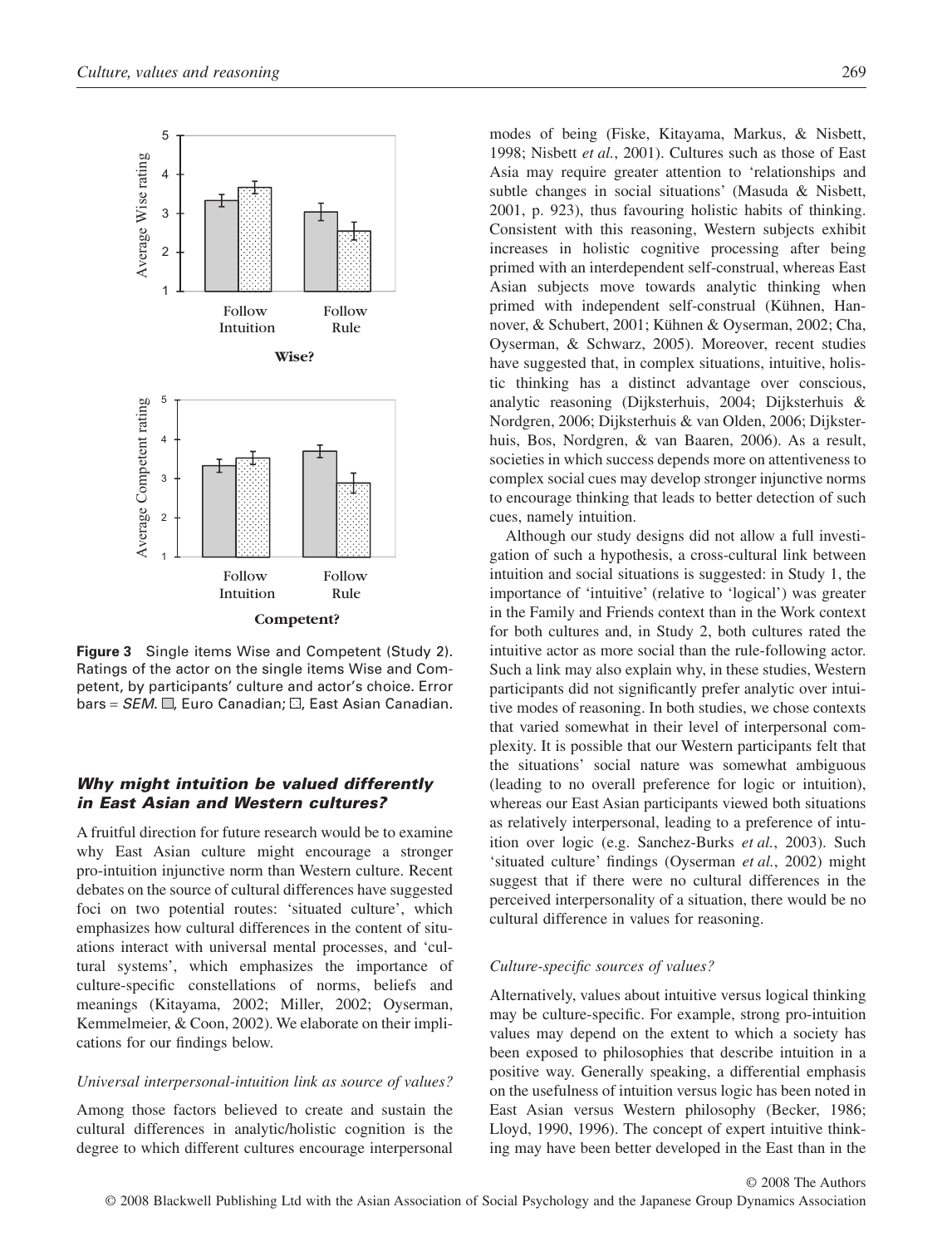West. For example, the Taoist and Confucian spiritual ideal of 'wu-wei' or 'effortless action' is a kind of intuition, and yet is more complex and sophisticated than the Western idea of intuition as a 'snap judgment' (Slingerland, 2000, p. 300; Dijksterhuis & Nordgren, 2006, p. 106). Epitomized by Confucius' reputed ability, perfected at the age of 70, to perform rituals and to interact with others in an effortlessly harmonious and flexible way, 'effortless action' is a kind of expert intuition that allows one to engage in perfect, effortless deliberation and immediate response. Intuitive decision-making, then, may be held in higher regard in East Asian society because of philosophical traditions in which intuition is understood as complex and based on expert knowledge. Unfortunately, the results of these studies are not subtle enough to speak to such a hypothesis. An interesting future direction might lie in measuring endorsement of more culturally specific beliefs about intuition, and showing how these influence endorsement of the use of intuition.

### *Philosophical implications*

The elaboration of different cultural patterns of injunctive norms about reasoning has important implications for epistemic values about reasoning. Within philosophy, ongoing debate on the definition of 'good justification' has resulted in a school of thought that appeals to 'evaluative notions embraced by everyday thought and language' as the ultimate arbiter – essentially, common sense (Stich, 1998, p. 109). As noted by philosopher Stephen Stich, culturally different norms about good reasoning would complicate this solution (Stich, 1990, 1998). Stich argues (1990; see also Resnick, 1994) that if there are culturally diverse systems of justification, then the reasonable philosophical position would be a relativistic one: to evaluate thinking in terms of local standards of justification. Although our findings do not show cultural differences quite as extreme as those imagined by Stich, they do lend support to the assertion that definitions of 'reasonable' can and do differ between cultures. Cultural variation in acceptable justification should be taken seriously in the search for systems of epistemic evaluation.

# *Limitations and conclusion*

The two studies described in the present paper provide an initial step in outlining cultural differences in reasoningrelated values. The next step is to determine how they develop and how best to deal with their consequences. Studies such as these that show an average difference between groups ignore, by statistical design, the existing within-culture diversity. They also do not take into account the dynamic nature of cultural change, $5$  nor indicate what specific aspects of culture have caused the differences. In the case of values about reasoning, it would be particularly interesting to explore further the causes of different values for reasoning at both the cultural and the individual level. Specifically, do universal or culture-specific processes best predict the development of different reasoning values across cultures, or is the development of such values determined by multiple influences?

Increased knowledge of cultural differences, especially when judged through one's own norms of behaviour, can lead to negative impressions, misunderstanding and conflict (Triandis, 2000). However, attention to cultural differences can also be an opportunity to learn new ways of thinking (Fowers & Davidov, 2006). Much recent work has pointed out that both analytic and holistic thinking have their own advantages and disadvantages. One may hope that by bringing to light the relative values that other cultures assign to analytic or intuitive reasoning, we may pause in our own automatic evaluations of the reasoning patterns of these other cultures, thereby allowing us to become 'slow to judge' the other (Sager, 2002; Shweder, Minow, & Markus, 2002).

## **Acknowledgements**

Support for this research was provided by NSF Graduate Research Fellowship No. DGE-0441024 to Emma Buchtel and UBC Hampton Fund Research Grant No. J02-0010 to Ara Norenzayan. Special thanks are due to Incheol Choi, Steven Heine, Darrin Lehman, Jeffrey Sanchez-Burks and Stephanie Young for their indispensable and much appreciated assistance. A portion of this research served as the first author's M.A. Thesis submitted to the University of British Columbia.

# **End notes**

- 1. By reported ethnicity, the American sample consisted of 52 Caucasians, four African Americans, five Hispanics, 12 Asian Americans, and three other. As expected with such small sample sizes, within-American analyses indicated that there was no significant effect of ethnicity on the analyses of interest. We therefore combined the data under a general 'American' grouping.
- 2. Analyses were carried out to rule out any influence of gender on our results. In neither Study 1 nor Study 2 did gender interact with culture in our analyses, and including gender as a covariate in fact slightly increased the effect of culture in our analyses. In Study 1, women ranked 'intuitive' as more important than 'logical' relative to men,  $F_{1,132} = 8.55$ ,  $p = 0.004$ , but in Study 2, there were no significant effects of gender. These findings echo past inconsistent effects of gender on analytic and holistic thinking (e.g. Norenzayan *et al.*, 2002, footnote 4).
- 3. For Koreans, the rank sums (927 for intuition more important than logic [positive ranks], 399 for logic more important than

<sup>© 2008</sup> Blackwell Publishing Ltd with the Asian Association of Social Psychology and the Japanese Group Dynamics Association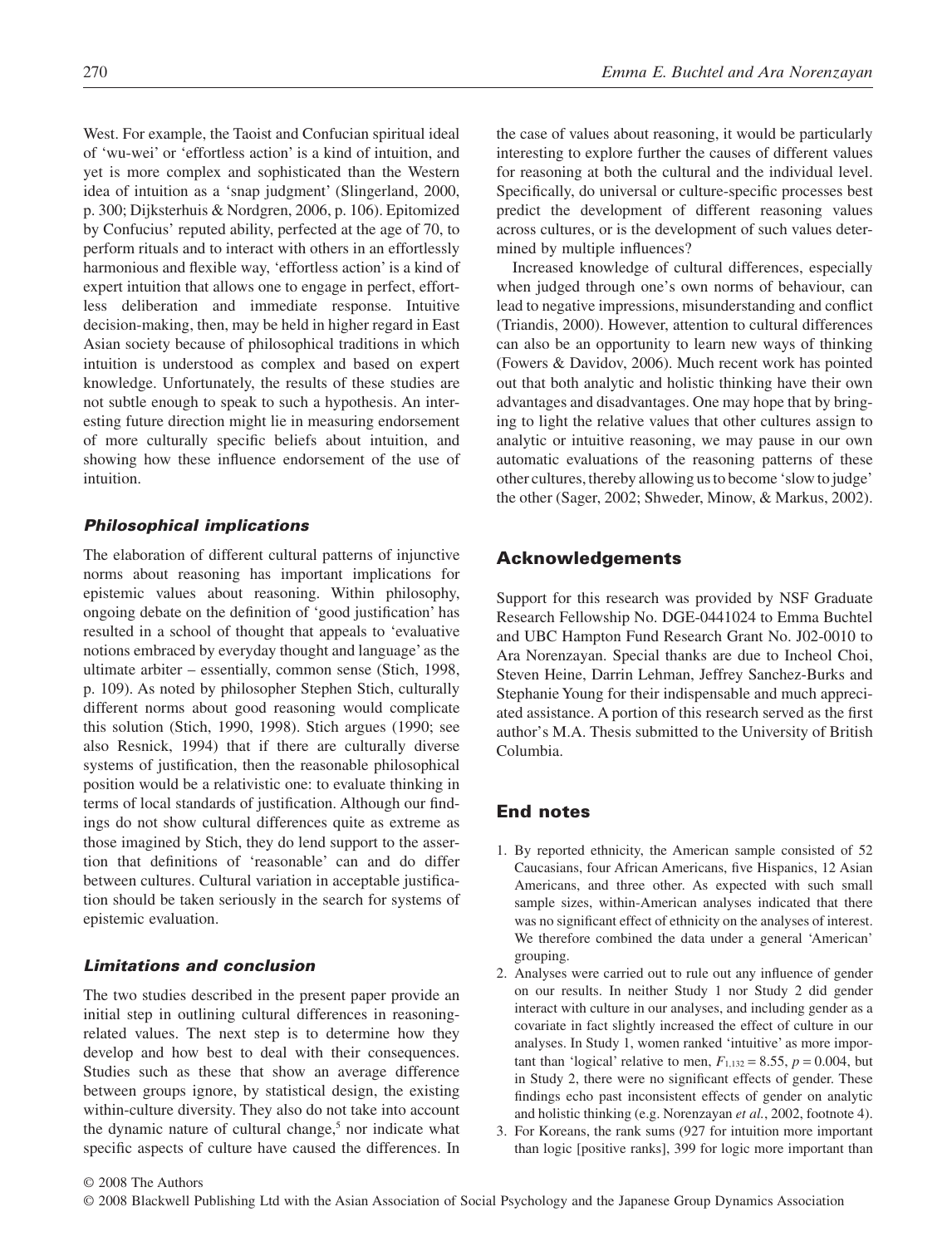intuition [negative ranks]) indicated that intuition was ranked more highly than logic,  $N = 58$ , Z (positive ranks) = -2.47,  $p = 0.013$ . For Americans, there was no significant difference (rank sums: 1003.5 for intuition more important than logic [positive ranks], 1342.5 for logic more important than intuition [negative ranks],  $N = 76$ , Z [negative ranks] =  $-1.04$ ,  $p = 0.298$ ), although the difference was in the predicted direction.

- 4. An exploratory unweighted least squares (ULS) factor analysis with oblique rotation, carried out on the within-culture meandeviated scores, also largely confirmed these two factors. The Kaiser-Guttman rule (number of eigenvalues above 1) suggested a two-factor solution. Using a 0.40 cut-off for salient loadings, the variable, Moral, did not load on either factor. All other variables loaded as predicted above.
- 5. The Japanese National Character Survey, for example, has surveyed a nationally representative sample of Japanese every 5 years since 1953, tracking how cultural norms change over time. Answers to one relevant question ('Do you prefer someone who does things socially harmoniously or someone who does things rationally?') have been consistent in direction but varying in degree: a slight majority of Japanese prefer someone who is socially harmonious to someone rational, ranging from a low of 50% in 1978 to a high of 56% in 1993 (Institute of Statistical Mathematics, 2006).

## **References**

- Azar, O. H. (2004). What sustains social norms and how they evolve? The case of tipping. *Journal of Economic Behavior & Organization, 54,* 49–64.
- Becker, C. B. (1986). Reasons for the lack of argumentation and debate in the Far East. *International Journal of Intercultural Relations, 10,* 75–92.
- Buchtel, E. E. & Norenzayan, A. (in press). Thinking across cultures: Implications for dual processes. In: J. Evans & K. Frankish, eds. *In Two Minds: Dual Processes and Beyond*. Oxford: Oxford University Press.
- Cha, O., Oyserman, D. & Schwarz, N. (2005). *Turning Asians into Westerners: Priming an independent self-construal in Korea II*. Paper presented at the Annual Meeting of the Society for Personality and Social Psychology; January 2005, New Orleans, LA.
- Cialdini, R. B., Reno, R. R. & Kallgren, C. A. (1990). A focus theory of normative conduct: Recycling the concept of norms to reduce littering in public places. *Journal of Personality and Social Psychology, 58,* 1015–1026.
- Cialdini, R. B. & Trost, M. R. (1998). Social influence: Social norms, conformity and compliance. In: D. T. Gilbert, S. T. Fiske & G. Lindzey, eds. *The Handbook of Social Psychology: Vols. 1 and 2*, 4th edn, pp. 151–192. New York: McGraw-Hill.
- Dijksterhuis, A. (2004). Think different: The merits of unconscious thought in preference development and decision making. *Journal of Personality and Social Psychology, 87,* 586–598.
- Dijksterhuis, A., Bos, M. W., Nordgren, L. F. & van Baaren, R. B. (2006). On making the right choice: The deliberation-withoutattention effect. *Science, 311,* 1005–1007.
- Dijksterhuis, A. & Nordgren, L. F. (2006). A theory of unconscious thought. *Perspectives on Psychological Science, 1,* 95–109.
- Dijksterhuis, A. & van Olden, Z. (2006). On the benefits of thinking unconsciously: Unconscious thought can increase post-choice satisfaction. *Journal of Experimental Social Psychology, 42,* 627–631.
- Fiske, A. P., Kitayama, S., Markus, H. R. & Nisbett, R. E. (1998). The cultural matrix of social psychology. In: D. T. Gilbert, S. T. Fiske & G. Lindzey, eds. *The Handbook of Social Psychology: Vols 1 and 2*, 4th edn, pp. 915–981. New York: McGraw-Hill.
- Fowers, B. J. & Davidov, B. J. (2006). The virtue of multiculturalism: Personal transformation, character, and openness to the other. *American Psychologist, 61,* 581–594.
- Gladwell, M. (2005). *Blink: The Power of Thinking without Thinking*. New York: Little, Brown and Co.
- Heine, S. J., Lehman, D. R., Peng, K. & Greenholtz, J. (2002). What's wrong with cross-cultural comparisons of subjective Likert scales?: The reference-group effect. *Journal of Personality & Social Psychology, 82,* 903–918.
- Institute of Statistical Mathematics (2006). *National Characteristic Study*. [Cited 30 July 2006.] Available from URL: [http://](http://www.ism.ac.jp/kokuminsei/index.html) [www.ism.ac.jp/kokuminsei/index.html](http://www.ism.ac.jp/kokuminsei/index.html)
- Ji, L.-J., Nisbett, R. E. & Su, Y. (2001). Culture, change, and prediction. *Psychological Science, 12*(6)*,* 450–456.
- Ji, L.-J., Peng, K. & Nisbett, R. E. (2000). Culture, control, and perception of relationships in the environment. *Journal of Personality and Social Psychology, 78,* 943–955.
- Kahneman, D. (2003). A perspective on judgment and choice: Mapping bounded rationality. *American Psychologist, 58,* 697– 720.
- Kallgren, C. A., Reno, R. R. & Cialdini, R. B. (2000). A focus theory of normative conduct: When norms do and do not affect behavior. *Personality and Social Psychology Bulletin, 26,* 1002–1012.
- Kim, H. S. (2002). We talk, therefore we think? A cultural analysis of the effect of talking on thinking. *Journal of Personality and Social Psychology, 83,* 828–842.
- Kitayama, S. (2002). Culture and basic psychological processes Toward a system view of culture: Comment on Oyserman *et al.* (2002). *Psychological Bulletin, 128,* 89–96.
- Kühnen, U., Hannover, B. & Schubert, B. (2001). The semanticprocedural interface model of the self: The role of selfknowledge for context-dependent versus context-independent modes of thinking. *Journal of Personality and Social Psychology, 80,* 397–409.
- Kühnen, U. & Oyserman, D. (2002). Thinking about the self influences thinking in general: Cognitive consequences of salient self-concept. *Journal of Experimental Social Psychology, 38,* 492–499.
- Lieberman, M. D. (2000). Intuition: A social cognitive neuroscience approach. *Psychological Bulletin, 126,* 109–137.
- Lin, Y. (1939). *My Country and My People*. New York: The John Day Co.
- Lloyd, G. E. R. (1990). *Demystifying Mentalities*. New York: Cambridge University Press.
- Lloyd, G. E. R. (1996). Science in antiquity: The Greek and Chinese cases and their relevance to the problems of culture and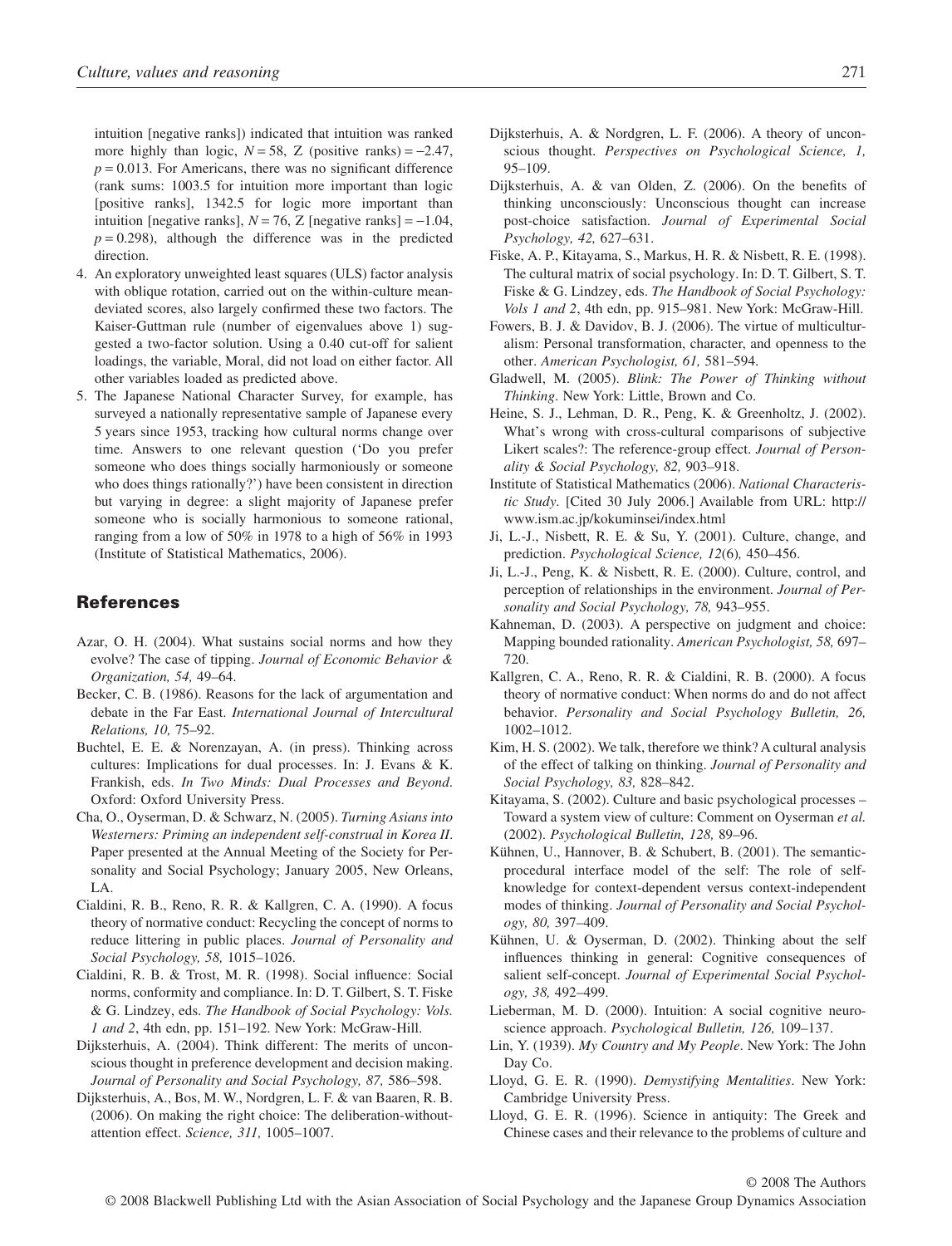- Markus, H. R. & Kitayama, S. (2003). Culture, self, and the reality of the social. *Psychological Inquiry, 14,* 277–283.
- Masuda, T. & Nisbett, R. E. (2001). Attending holistically versus analytically: Comparing the context sensitivity of Japanese and Americans. *Journal of Personality and Social Psychology, 81,* 922–934.
- *Merriam-Webster's Collegiate Dictionary (11th ed)* (2003). Springfield, MA: Merriam-Webster.
- Miller, J. G. (2002). Bringing culture to basic psychological theory – Beyond individualism and collectivism: Comment on Oyserman *et al.* (2002). *Psychological Bulletin, 128,* 97–109.
- Nisbett, R. E., Peng, K., Choi, I. & Norenzayan, A. (2001). Culture and systems of thought: Holistic versus analytic cognition. *Psychological Review, 108,* 291–310.
- Norenzayan, A., Smith, E. E., Kim, B. J. & Nisbett, R. E. (2002). Cultural preferences for formal versus intuitive reasoning. *Cognitive Science, 26,* 653–684.
- Oyserman, D., Kemmelmeier, M. & Coon, H. M. (2002). Cultural psychology, a new look: Reply to Bond (2002), Fiske (2002), Kitayama (2002), and Miller (2002). *Psychological Bulletin, 128,* 110–117.
- Peng, K., Nisbett, R. E. & Wong, N. Y. C. (1997). Validity problems comparing values across cultures and possible solutions. *Psychological Methods, 2,* 329–344.
- Reno, R. R., Cialdini, R. B. & Kallgren, C. A. (1993). The transsituational influence of social norms. *Journal of Personality and Social Psychology, 64,* 104–112.
- Resnick, L. B. (1994). Situated rationalism: Biological and social preparation for learning. In: L. A. Hirschfeld & S. A. Gelman, eds. *Mapping the Mind: Domain Specificity in Cognition and Culture*, pp. 474–493. New York: Cambridge University Press.
- Sager, L. G. (2002). The free exercise of culture: Some doubts and distinctions. In: R. A. Shweder, M. Minow & H. R. Markus, eds. *Engaging Cultural Differences: The Multicultural Challenge in Liberal Democracies*, pp. 165–176. New York: Russell Sage Foundation.
- Sanchez-Burks, J., Lee, F., Choi, I., Nisbett, R. E., Zhao, S. & Koo, J. (2003). Conversing across cultures: East-West communication styles in work and nonwork contexts. *Journal of Personality and Social Psychology, 85,* 363–372.
- Schwartz, S. H. & Bilsky, W. (1987). Toward a universal psychological structure of human values. *Journal of Personality and Social Psychology, 53,* 550–562.
- Shweder, R. A. (2000). The psychology of practice and the practice of the three psychologies. *Asian Journal of Social Psychology, 3,* 207–222.
- Shweder, R. A., Minow, M. & Markus, H. R. (2002). Engaging cultural differences. In: R. A. Shweder, M. Minow & H. R. Markus, eds. *Engaging Cultural Differences: The Multicultural Challenge in Liberal Democracies*, pp. 1–16. New York: Russell Sage Foundation.
- Slingerland, E. (2000). Effortless action: The Chinese spiritual ideal of Wu-wei. *Journal of the American Academy of Religion, 68,* 293–328.
- Sloman, S. A. (1996). The empirical case for two systems of reasoning. *Psychological Bulletin, 119,* 3–22.
- Stich, S. (1990). *The Fragmentation of Reason: Preface to a Pragmatic Theory of Cognitive Evaluation*. Cambridge, MA: The MIT Press.
- Stich, S. (1998). Reflective equilibrium, analytic epistemology and the problem of cognitive diversity. In: M. R. DePaul & W. Ramsey, eds. *Rethinking Intuition: The Psychology of Intuition and its Role in Philosophical Inquiry*. Lanham, MD: Rowman & Littlefield.
- Triandis, H. C. (1994). *Culture and Social Behavior*. New York: McGraw-Hill.
- Triandis, H. C. (2000). Culture and conflict. *International Journal of Psychology, 35,* 145–152.
- Tweed, R. G. & Lehman, D. R. (2002). Learning considered within a cultural context: Confucian and Socratic approaches. *American Psychologist, 57,* 89–99.

# **Appendix I**

### *Scenarios and items, Study 2*

### *Two potential employees vignette*

Fleet Bank has a company rule that when making hiring decisions, the decision must be based on the objective criteria of the candidate's amount of work experience, the strength of their recommendation letters, and how well they performed on some interview testing tasks. After the final round of interviews, J. has chosen A. and B. as the best candidates for the job. Both A. and B. did equally well in the interview tasks; they both have been working as account managers before; and they both came strongly recommended by past employers. However, B. has a stronger resume – B. has worked for several years longer than A. Nevertheless, during the interview, J. had a feeling that (or: believed that considering all factors together, it seemed like) A. would be a better person for the job.

*Intuitive decision.* Therefore, despite the rule, J. offered A. the job.

*Rule-following decision.* However, because of the rule, J. offered B. the job.

#### *Two employee-improvement policies vignette*

In a meeting today at Jones & Jones Law Firm, two different ways to increase the quality of newly hired associates were being discussed. R. must decide which method to use next year. One way is to give training classes to the new associates. The second way is to use a certain test when

© 2008 The Authors

© 2008 Blackwell Publishing Ltd with the Asian Association of Social Psychology and the Japanese Group Dynamics Association